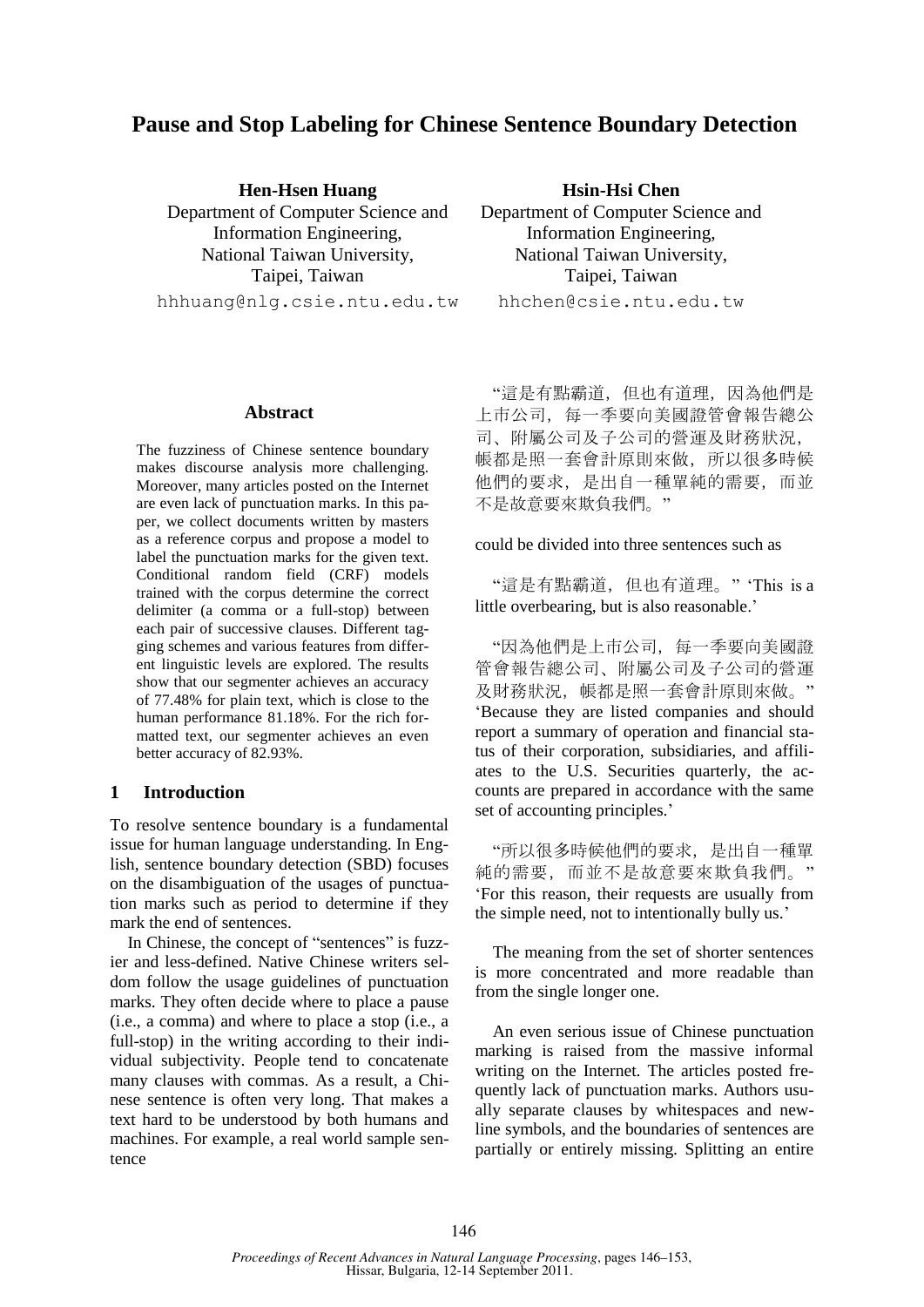document into sentences is indispensable. For example, the following text from the Internet

"父親在一條小徑裡找到一株相思樹 正結 滿了一小粒一小粒的果實 我終於知道所謂「相思果」是什麼 剪下一兩條樹枝 上面都是纍纍的紅豆 慢慢的從山上走下來 天色也跟著漸漸的黑了"

could be divided into a number of sentences with proper punctuation marks:

"父親在一條小徑裡找到一株相思樹,正結 滿了一小粒一小粒的果實。" "My father found an acacia in a narrow path, which is covered with fruits.'

"我終於知道所謂「相思果」是什麼。" "I eventually knew the so called "Acacia fruit" is."

"剪下一兩條樹枝,上面都是纍纍的紅豆。" "Cut a couple of branches, on which there are full of red beans."

"慢慢的從山上走下來,天色也跟著漸漸的 黑了" "Slowly walked down from the hill, and the sky was getting dark."

As well, the punctuation marked text becomes more structured and more readable. At present, numerous Chinese documents on the Internet are written without the punctuation marks. To deal with those informal written data, splitting the entire document into sentences is a fundamental task as important as the Chinese word segmentation does.

In this paper, we classify the delimiter type between each pair of successive clauses into "pause" (a comma) to indicate a short stop in a sentence, and "stop" (a full-stop, an exclamation mark, or a question mark) to indicate the end of a sentence. Conditional random fields (CRFs) (Lafferty et al., 2001) are used for such a sequential labeling task. Given a text which lacks of punctuation marks or is improperly marked, the proposed model will insert or modify the punctuation marks in the text, and determine the boundaries of sentences.

The rest of this paper is organized as follows. First, we review the related work in Section 2. In Section 3, two datasets and their characteristics are presented. The labeling scheme and a variety of features are introduced in Section 4. In Section 5, the experimental results are shown and discussed. Finally, Section 6 concludes the remarks.

### **2 Related Work**

A typical SBD task in English is to distinguish the usages of a period, including full-stop, abbreviation, number point, and a part of ellipsis (…). Various approaches are applied in this task and achieve very high performance. A rule-based model manually encoded by experts achieves an error rate of 0.9% (Aberdeen et al., 1995). The best unsupervised method achieves an error rate of 1.41% without the need of the dictionary and the abbreviation list (Mikheev, 2002). By the supervised learning approach, a modern SVMbased model achieves an even lower error rate of 0.25% (Gillick, 2009).

In Classical Chinese, there are no space and punctuation marks in the writing. As a result, all the Chinese characters in a paragraph are successive (one by one) without word, clause, and sentence boundaries. Huang et al. (2010) propose a CRF model with various features including ngram, jump, word class, and phonetic information to segment a Classical Chinese text into clauses and achieve an F-score of 83.34%.

In Modern Chinese, Jin et al (2004) propose a method to classify the roles of commas in Chinese long sentences to improve the performance of dependency parsing. Xu et al (2005) propose a method to split a long sentence into shorter pieces to improve the performance of Chinese-English translation task. Zong and Ren (2003), and Liu and Zong (2003) segment a spoken utterance into a set of pieces. The above works focus on segmenting long sentences into shorter units for certain applications. Different from their works, recovery of the missing punctuations, and resolutions of the usages of both commas and full-stops are the major contributions of this paper.

### **3 Datasets**

For comparison with human labeling, we sample 36 articles from Sinica corpus (Chen et al., 1996) and label them with punctuation marks by 14 native Chinese readers. Articles in this Sinica dataset are sourced from newspapers and the Internet, in which the written style and the topics are largely diverse. An article is divided into a number of fragments split by a pause punctuation (i.e., a comma) or a stop punctuation (i.e., a fullstop, an exclamation mark, or a question mark).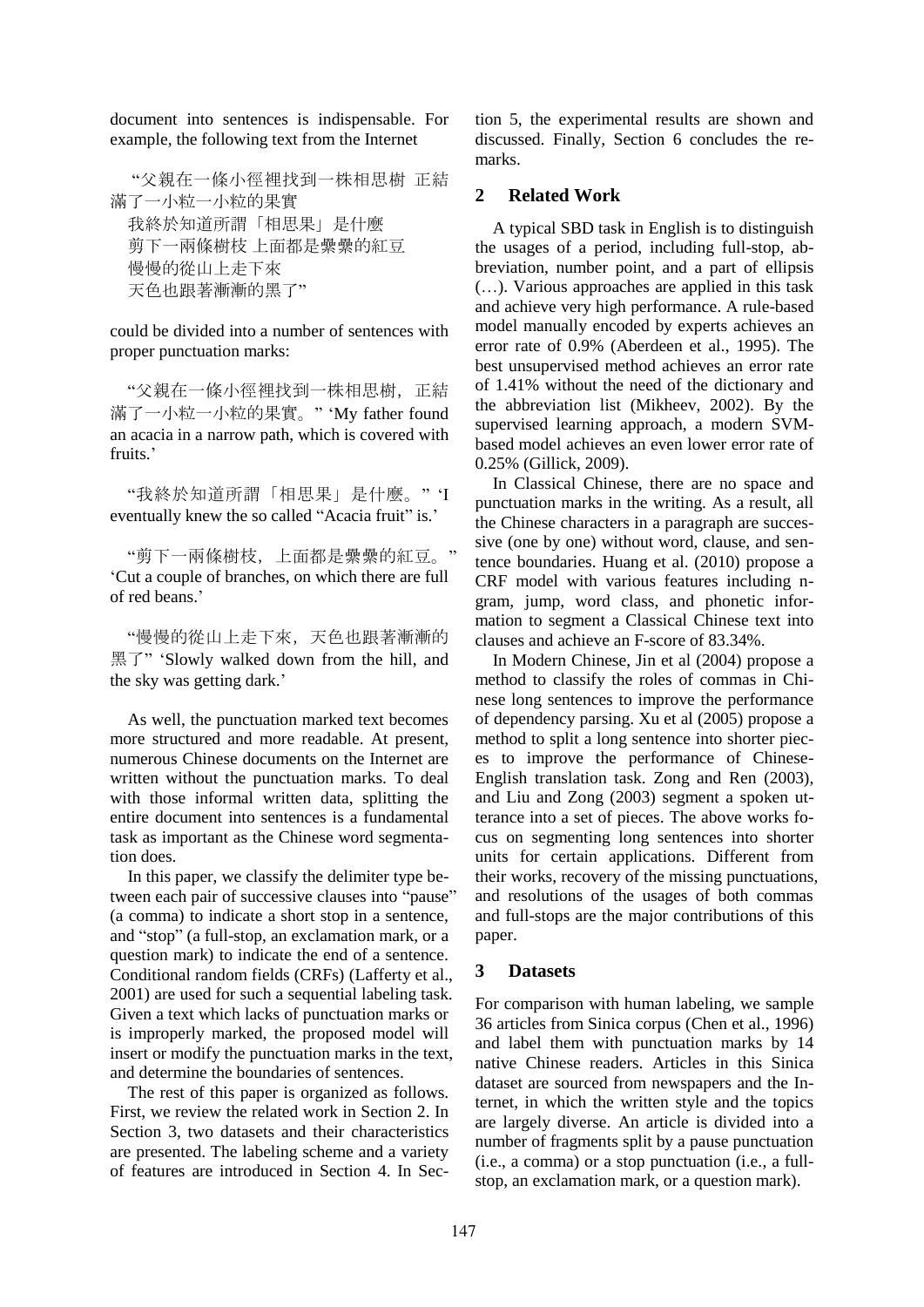| <b>Dataset</b> | #articles | #fragments | #fragments ending<br>with a pause | #fragments ending<br>with a stop | Average length<br>in a fragment | #pause/#stop   |
|----------------|-----------|------------|-----------------------------------|----------------------------------|---------------------------------|----------------|
| Sinica dataset | 36        | 4.498      | 3 175<br>J.IIJ                    | 323<br>رے ر…                     | 11.76                           | 2.40           |
| Master dataset | .381      | 296,055    | 204.848                           | 91.207                           | 10.45                           | າ າ ເ<br>ر ے ۔ |

Table 1. Statistics of Sinica and Master Datasets



Figure 1. Markov Chain of the *k*-tag set tagging scheme

Each article is shown to three labelers without the punctuation marks, and the labelers have to label an appropriate punctuation mark at the end of each fragment. Among the 36 articles, there are 4,498 fragments in total to be labeled. The agreement between labelers is 0.554 in Fleiss" kappa, i.e., the category of moderate agreement. The mellow human agreement shows the ambiguity and the subjectivity inherent in the pause and stop labeling task.

The Sinica dataset is still not enough to be a moderate training dataset. Thus, we construct a larger Master dataset which is a collection of 1,381 articles written by Chinese masters. The masters include the modern Chinese pioneers such as Lu Xun (魯迅) and Zhu Ziqing (朱自清), the famous contemporary writers, and the professional columnists. These masters are not only the experts in Chinese writing, their writing styles are also the paradigm for Chinese learners. For this reason, the uses of punctuation marks by them can be considered as the expert-level annotation. In this way, the collection of their articles is a dataset naturally authoritative. Since the Master dataset is crawled from the Internet, the layout information like HTML tags and symbols are available in addition to the plain text. Some HTML tags such as line breaker and paragraph maker can be used as clues to sentence segmentation.

The statistics of the two datasets are shown in Table 1. The number of documents in Master dataset is 38.36 times larger than that in Sinica dataset. Besides, the number of fragments in the former dataset is 65.82 times larger than that in the latter one. The average length of a fragment in these two datasets is quite similar, i.e., 11.76 and 10.45 characters. Besides, the ratio of the number of pauses to stops is also similar, i.e., 2.40 and 2.25.

### **4 Labeling Method**

To label the type of each delimiter between successive fragments, the sequential labeling model, CRFs, is applied. We experiment different tagging schemes and feature functions with CRF.

### **4.1 Tagging Scheme**

The typical tagging scheme for text segmentation is 2-tag set in which two types of labels, "start" and "non-start", are used. As shown in Table 1, the ratios of the pauses to the stops are 2.40 in Sinica dataset and 2.25 in Master dataset. In other words, the classification between the class "start" and the class "non-start" is unbalanced. On average, a stop-ending clause appears after two to three pause-ending clauses.

Rather than the 2-tag set scheme, a longer tagging schemes, *k*-tag sets, are reported better in Chinese word segmentation (Xue, 2003; Zhao et al., 2006) and Classical Chinese sentence segmentation (Huang et al, 2010). We experiment different *k*-tag set schemes in pause and stop labeling. A fragment could be labeled with one of the following tags:  $L_1, L_2, \ldots, L_{k-3}, R, M$ , and *S*.

*L* means *Left boundary*. The tag  $L_i$  (1*ii* $\leq$ *k*-3) labeled on fragment *f* denotes *f* is the *i*-th fragment of a sentence. The tag *R*, which means *Right boundary*, marks the last fragment of a sentence. The fragments between  $L_{k-3}$  and  $R$  are labeled with the tag *M* (*Middle*). A single fragment forming a sentence is labeled with the tag *S* (*Single*). The Markov Chain of the *k*-tag set tagging scheme is shown in Figure 1. For example, the fragments in the first sample in Section 1 can be labeled in the 4-tag set scheme as follows:

```
"這是有點霸道," (L1)
```

```
"但也有道理。" (R)
```

```
"因為他們是上市公司," (L1)
```
"每一季要向美國證管會報告總公司、附屬 公司及子公司的營運及財務狀況," (*M*)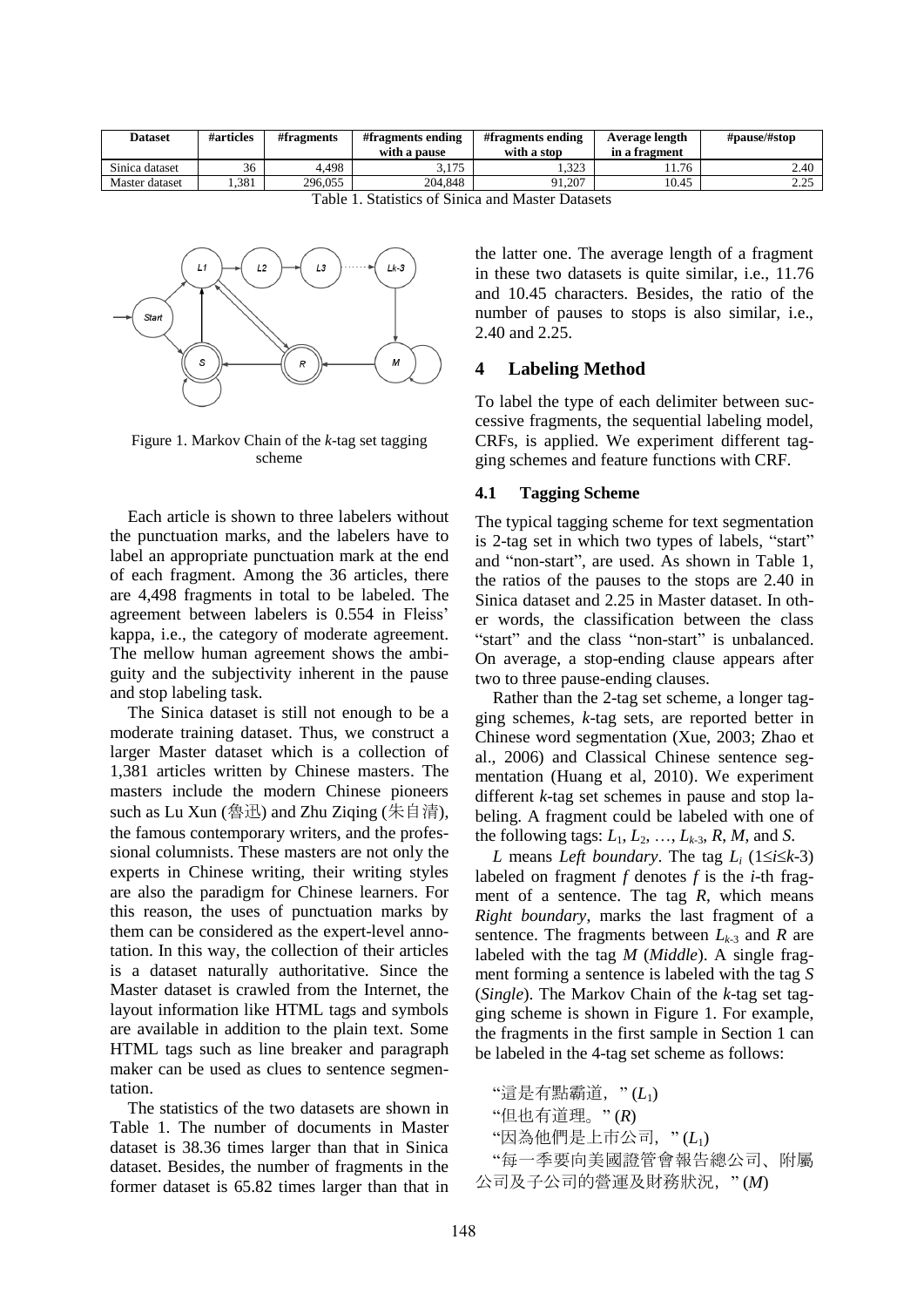```
"帳都是照一套會計原則來做。" (R)
"所以很多時候他們的要求," (L1)
"是出自一種單純的需要," (M)
"而並不是故意要來欺負我們。" (R)
```
In this paper, 2-tag set, 4-tag set, and 5-tag set are explored.

### **4.2 Linguistic Features**

Several types of features are proposed as follows.

**Phonetics Level (***P***):** The features include the initials, finals, and tones of the first character and the last character in a fragment. The syllabic feature useful in the speech recognition is unavailable in the written text. In this study, we use the pronunciation of each Chinese character to capture the phonetics information. In our assumption, the pronunciation combination between the last character of a fragment and the first character of the next fragment is a clue to the type (a pause or a full-stop) of successive fragments. The phonetic system is based on Mandarin Phonetic Symbols (MPS), also known as Bopomofo, in which there are 21 types of initials, 36 types of finals, and 5 types of tones.

**Character Level (***C***):** The features include the leftmost and the rightmost Chinese character (Hanzi) unigrams, bigrams, and trigrams of a fragment, and the number of Chinese characters in a fragment. From the empirical statistics of the distribution of Chinese words by length, 79.52% of Chinese words are covered in unigrams, bigrams, and trigrams (Chen et at., 1997).

**Word Level (***W***):** The features include the leftmost and the rightmost word unigrams, bigrams, and trigrams of a fragment, and the number of words in a fragment. We perform Chinese word segmentation with the Stanford Chinese word segmenter (Chang et al., 2008). As shown in Table 1, the average lengths (in Characters) of a fragment are 11.76 and 10.45 in Sinica dataset and in Master dataset, respectively. The average length of Chinese words in these two datasets is 2.49 characters. For this reason, all the characters in most fragments are able to be captured within the leftmost and the rightmost trigrams.

**Part-of-Speech Level (***POS***):** The features include the leftmost and the rightmost POS unigrams, bigrams, and trigrams in a fragment. Besides, the presences or absences of certain POS tags in a fragment are also checked. These tags include noun, pronoun, verb, conjunction, particle, adverb, adjective, and their combinations.



Figure 2. Extracting the top-level structure from the syntax tree

We perform POS tagging with the Stanford parser (Levy and Manning, 2003).

**Syntactic Level (S):** We get the syntactic tree of a fragment by the Stanford parser, and extract the structure of the upper three levels, which forms the fundamental composition of the fragment. In addition, the leftmost path and the rightmost path of the tree are also extracted. Figure 2 shows the upper three levels of the parsing tree, the leftmost path, and the rightmost path of the sample fragment in the bold edges. For instance, the structure of the upper three levels in Figure 2 formed in preorder format is IP(IP(ADVP NP VP) VP(VV AS NP)), the leftmost path is IP(IP(ADVP(AD))), and the rightmost path is IP(VP(NP(NP))).

**Topic-Comment Structure (***TC***):** A Chinese sentence is usually composed of a topic and several comments. The topic clause contains the topic of the sentence, and the comment clauses give more information on the topic, which is usually omitted in the comment clauses. Once a new topic appears in a clause to begin a new sentence, the sentence before the clause will be known to be complete in topic-comment structure. For example, the sentence

"我的心分外地寂寞。" "My heart is especially lonely.'

is a single clause and is complete in the topiccomment structure. In this example, the topic is the noun phrase " $\frac{1}{2}$  the  $\frac{1}{2}$ " ('My heart'), and the comment is "分外地寂寞" ('is especially lonely'). Consider another example: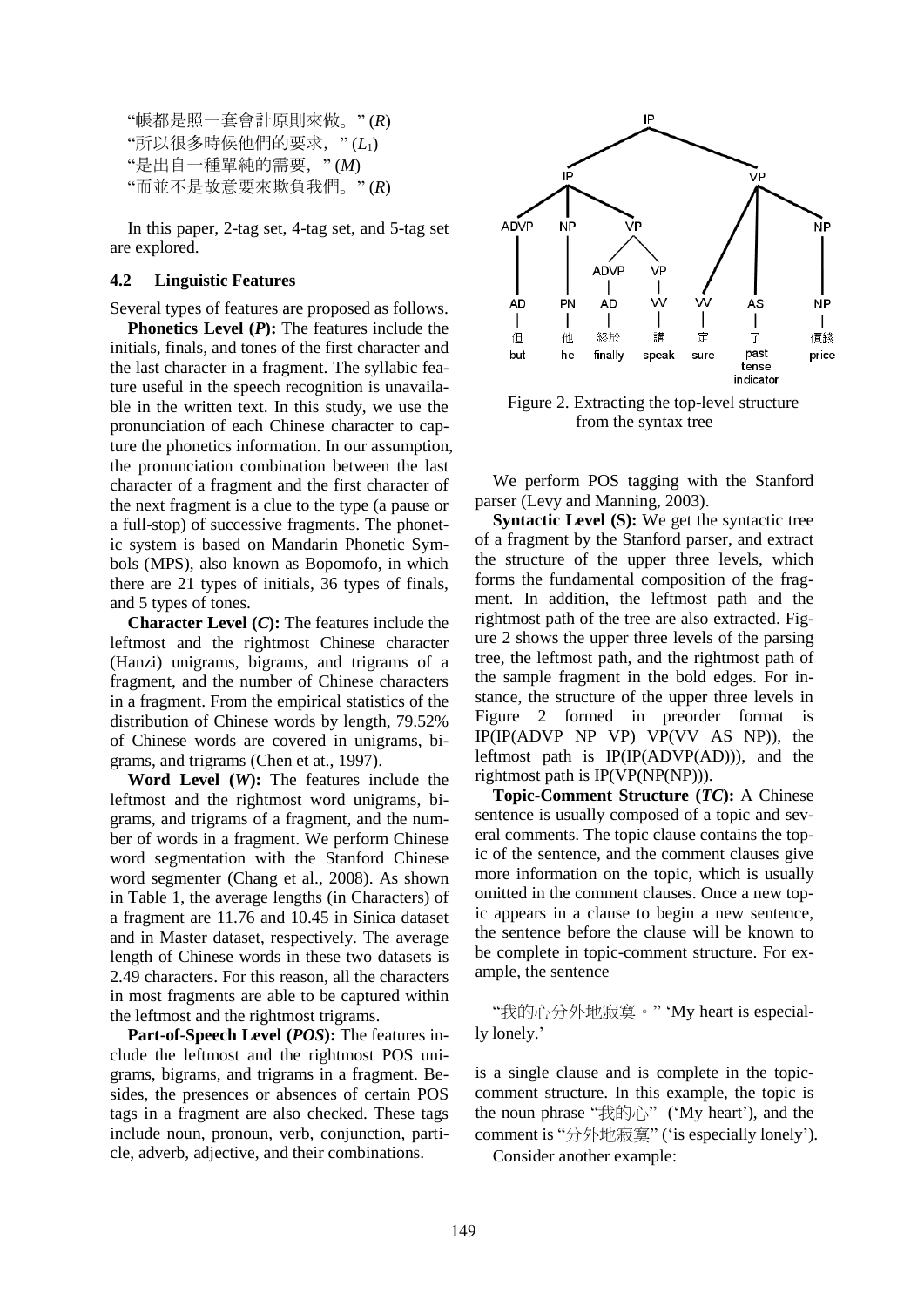"我從山下走下來,一路瀏覽兩旁的夜景, 一路細數空中的星光。" "I walked from the mountain, looked at both sides of scenarios, and gazed at the stars in the sky."

The topic is the pronoun 'I', and the three verb phrases, 'Walked ...', 'Looked at ...', and "Gazed at …", are all the comments. For a given text, if one can accurately classify each fragment as a topic or a comment, the boundaries of sentences are also resolved.

To detect the topic clause is difficult. In this study, we capture the cue for topic-comment structure from the surface information. We postulate that a topic-clause tends to be a noun phrase or a complete fragment consisting of both noun phrase and verb phrase, and the commentclause tends to be a verb phrase. For this reason, a fragment is represented in one the four types, NP, VP, NP-VP, and OTHER. In addition, the core noun in the noun phrase and the core verb in the verb phrase are also extracted.

**Discourse Connective (***DC***):** Some word pairs are usually used between or within sentences. We prepare a discourse connective list that contains 33 inter-sentence connectives such as "最初 ... 目前" (originally … at present) and 348 intra-sentence connectives like "不但 … 而且" (not only … but also). The two words in a pair of inter-sentence connective are collocated across sentences. For example, the pair "最初 ... 目前" is almost shown in two successive sentences respectively rather than shown in the fragments which belong to a single sentence. Therefore, this is a clear cue that a stop should be inserted between inter-sentence connectives. In the other hand, the two words in a pair of intra-sentence connective are collocated within a single sentence. In this case, no stop should be inserted between them.

For each fragment, we use four features, interforward, inter-backward, intra-forward, and intra-backward, to capture discourse connection between it and its preceding (successive) fragment. When fragments  $f_i$  and  $f_j$  ( $i \leq j$ ) contain an inter-sentence connective, the inter-forward feature of  $f_i$  and the inter-backward feature of  $f_i$  will be increased by 1. We deal with the intrasentence connective in the similar way. That is, the corresponding intra-forward and intrabackward features will be increased accordingly. In the current implementation, the window size is set to 2.

**Collocated Word (***CW***):** Rather than the connectives collected from dictionaries, numerous inter and intra sentence word pairs are automatically mined from the training data as supplements to Discourse Connective, which is relatively smaller. We collect the collocations that tend to appear between inter and intra sentences from the training data, and filter them with mutual information and classification confidence.

**Layout Information (***LI***):** The layout information such as whitespaces, tabs, and new-lines are usually available in the text. Moreover, the articles posted on the Internet are often embedded with a lot of HTML tags and special symbols that indicate the layout styles. Those tags includes the line breaker (*<br>*), the paragraph marker  $(*p*)$ , the span  $(*span*)$ , the block  $(*div*)$ , the non-breaking space  $(*dnbsp*)$ , and so on. The types and the occurrences of the surrounding symbols and tags form the features to represent the layout information of a fragment.

The layout information is unavailable from Sinica dataset because it is comprised of plain text.

# **5 Experiments**

There are three parts of experiments. In the first part, we evaluate the performances of different tagging schemes with the basic features. As results, the best tagging scheme will be utilized in the following experiments. In the second part, the performances of various features and their combinations are evaluated. The best combination of the features will be adopted in the last part of experiments. In the last part, we compare the performance of our best model with those of the labelers. All the evaluation results are reported using 5-fold cross-validation.

# **5.1 Evaluation Metrics**

All the evaluation performances are reported in terms of accuracy, precision, recall, and F-score.

Accuracy, which measures how many pauses and stops are correctly predicted, is a metric for labeling. For evaluating sentence boundary detection, we define precision as the ratio of the predicted stops between sentences which are actually stops, recall as the ratio of the stops between sentences correctly detected as stops, and F-score as the harmonic mean of precision and recall. The last punctuation mark in an article is excluded from evaluation because it is always a stop.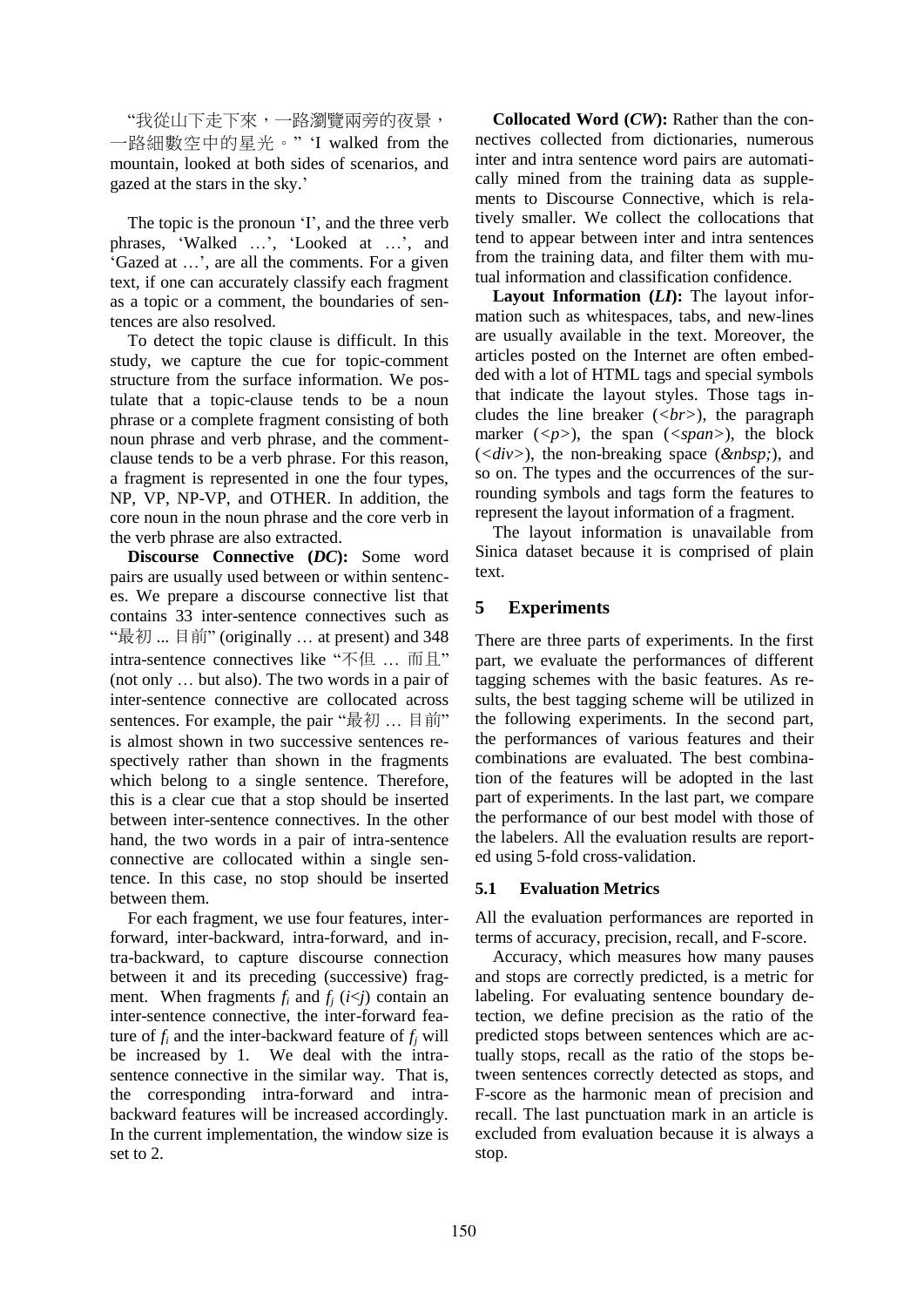| <b>Tag Set</b> | Acc.   | <b>Precision</b> | Recall | <b>F-Score</b> |
|----------------|--------|------------------|--------|----------------|
| $2$ -tag set   | 73.84% | 60.25%           | 44.33% | 51.08%         |
| 4-tag set      | 77.01% | 65.08%           | 51.59% | 57.55%         |
| 5-tag set      | 75.75% | 64.68%           | 46.90% | 54.37%         |

| Table 2. Comparison between tagging schemes |  |  |
|---------------------------------------------|--|--|
|                                             |  |  |

| <b>Features</b>     | Acc.   | <b>Precision</b> | Recall | F-Score |
|---------------------|--------|------------------|--------|---------|
| $\boldsymbol{P}$    | 70.76% | 52.53%           | 33.30% | 40.76%  |
| $\overline{C}$      | 77.01% | 65.08%           | 51.59% | 57.55%  |
| W                   | 76.95% | 66.04%           | 48.79% | 56.12%  |
| POS                 | 76.77% | 68.22%           | 43.23% | 52.92%  |
| S                   | 71.78% | 53.80%           | 46.56% | 49.92%  |
| $\mathcal{TC}$      | 71.66% | 55.19%           | 32.90% | 41.22%  |
| DC                  | 69.73% | 47.73%           | 2.35%  | 4.48%   |
| CW                  | 69.69% | 47.58%           | 3.40%  | 6.35%   |
| $P+C+W$             | 77.09% | 65.06%           | 52.15% | 57.90%  |
| $P + C + W +$       | 78.09% |                  | 49.71% | 57.82%  |
| POS                 |        | 69.08%           |        |         |
| $P + C + W +$       | 78.25% | 69.02%           | 50.80% | 58.53%  |
| $POS+S$             |        |                  |        |         |
| $P + C + W +$       |        |                  |        |         |
| $POS + S+$          | 78.38% | 69.63%           | 50.42% | 58.49%  |
| TС                  |        |                  |        |         |
| $P + C + W +$       |        |                  |        |         |
| $POS+S+$            | 77.97% | 70.76%           | 46.12% | 55.84%  |
| $TC+DC$             |        |                  |        |         |
| $P + C + W +$       |        |                  |        |         |
| $POS+S+$            | 77.64% | 68.99%           | 47.16% | 56.02%  |
| $TC+DC+$            |        |                  |        |         |
| CW                  |        |                  |        |         |
| IJ                  | 78.91% | 99.97%           | 30.82% | 47.12%  |
| $P + C + W +$       |        |                  |        |         |
| $POS+S+$            | 82.74% | 78.15%           | 59.50% | 67.56%  |
| LI<br>$P + C + W +$ |        |                  |        |         |
| $POS+S+$            | 82.93% | 78.90%           | 59.38% | 67.76%  |
| $TC+LI$             |        |                  |        |         |
|                     |        |                  |        |         |

Table 3. Comparison among features

### **5.2 Tagging Scheme**

The 2-tag set, 4-tag set, and 5-tag set schemes are trained over the Master dataset with the feature set on Character Level (i.e., C feature type in Section 4.2). As a result, the 4-tag set scheme outperforms the others. In the following experiments, the tag scheme is fixed to the 4-tag set.

### **5.3 Features**

We train the model with various features over the Master dataset, and the results are listed in Table 3. The abbreviation of each feature is shown in Section 4.2. Firstly, we focus on the results when the layout information is unavailable.

Among the individual features, Character Level (*C*) features achieve the highest accuracy of 77.01% in pause and stop labeling and F-score of 57.55% in sentence boundary detection. Discourse Connective (*DC*) and Collocated Word (*CW*) suffer from the rarely matched patterns, so that the performance is out of expectation. Since the word pairs in Collocated Word are mined from the training data, we can lower the filter threshold to increase the coverage of Collocated Word. However, by adding the lower confident word pairs, the overall performance gets decreased at all.

A word is a more meaningful unit than a character in Chinese. However, the features from Word Level (*W*) are slightly inferior to those from Character Level (*C*) in our experiments. After analyzing the wrongly classified examples, we found that the Chinese word segmentation errors propagate to sentence boundary detection task. In addition, many clue words such as " $\overrightarrow{J}$ " (paste tense indicator), "嗎" (interrogative particle), and "吧" (particle used after an imperative sentence) are single character words, hence Character Level (*C*) features cover these words as well. Part-of-speech not only has the highest precision among all the single feature set, but also improves the precision when it is combined with the other features.

Although the features from Character Level (*C*) play a crucial role in the experiments, they only capture the first three and the last three characters. All of the information in the middle of fragment is missing. We try to capture that information by Syntactic Level (*S*), Topic-Comment Structure (*TC*), Discourse Connective (*DC*), and Collocated Word (*CW*). The experimental results show the combination of features on Phonetics Level (*P*), Character Level (*C*), Word Level (*W*), Part-of-Speech Level (*POS*), Syntactic Level (*S*), and Topic-Comment Structure (*TC*) achieves the best accuracy of 78.38% in pause and stop labeling and the second highest F-score of 58.49% in sentence boundary detection for the plain text. This is a significant improvement over those models trained with the features on Character or Word levels.

Layout Information *(LI)* is a special feature that achieves an extremely high precision of 99.97% and a low recall of 30.82%. The layout tags almost appear between the paragraphs or between the text blocks. In most cases, the successive clauses across two paragraphs have be inserted a full-stop. Thus, Layout Information (*LI)* is a sharp clue to roughly segment the entire article into smaller units. Combining Layout Information (*LI)* with the best models for plain text segmentation, the performance is improved by 4.55% in accuracy and 9% in F-score. Finally,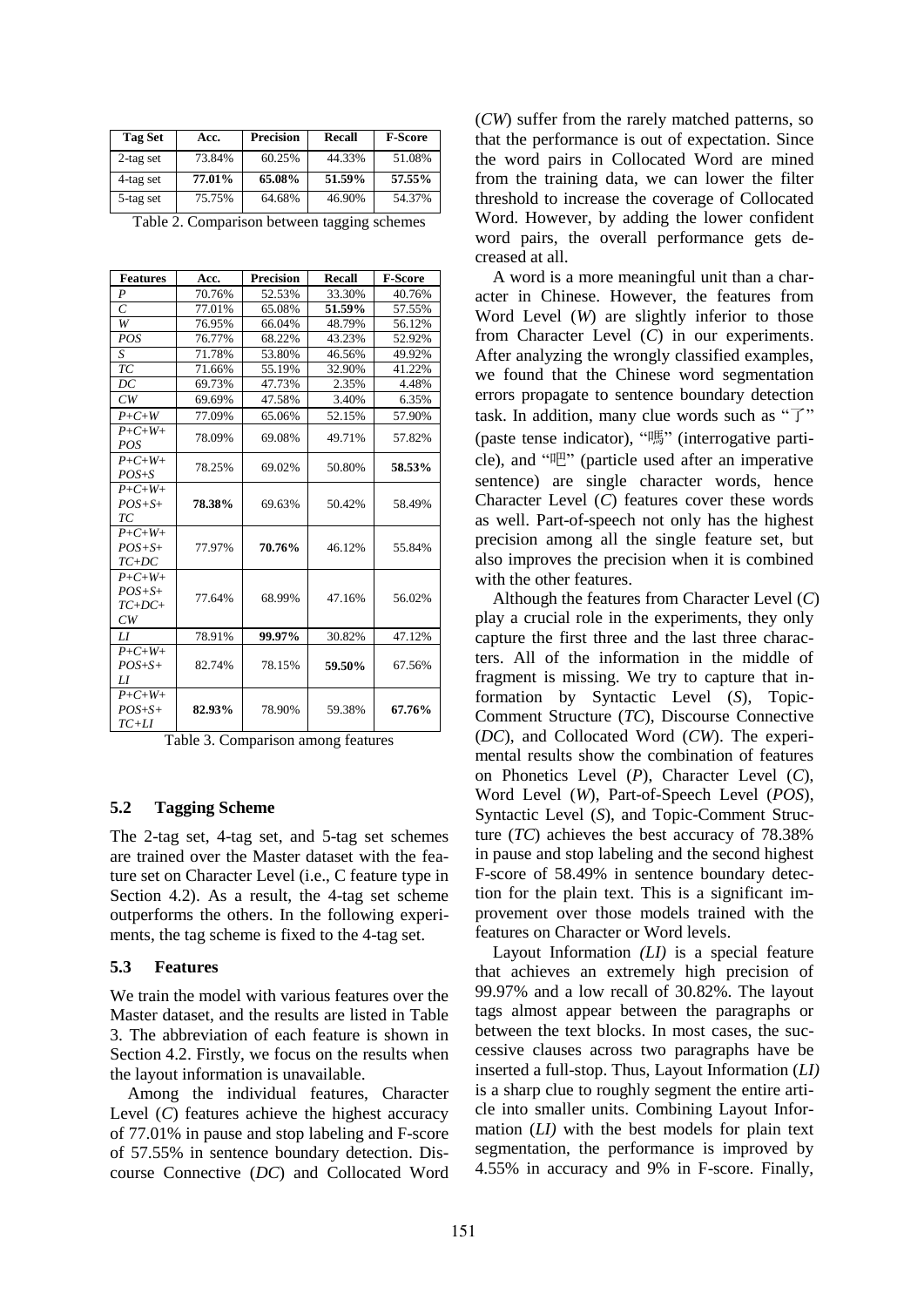our model achieves an accuracy of 82.93% and an F-score of 67.76%.

## **5.4 Comparison with Human Labeling**

The model trained on Master dataset is also tested on Sinica dataset to compare the performance with human labeling. Because Sinica dataset is comprised of plain text and no layout information is available, the best model for plain text is applied in this subsection.

The human performance is counted from 14 native Chinese readers" labels. The labeler who performs the best achieves an accuracy of 85.81% and an F-score of 72.15% when the author"s labels are regarded as ground truth. The labeler who performs the worst has an accuracy of 77.92% and an F-score of 50.42%. The average accuracy and the F-score for all labelers are 81.18% and 67.51%, respectively. Table 4 shows the performance differences between native labelers and our model. Our model achieves 95.44% of human capability in pause and stop labeling, and 80.98% of human capability in the task of predicting sentence boundary. Overall, our model is inferior to the human average but out-perform some individuals in predicting sentence boundary.

The agreement between our model and the human labelers is 0.382 in Fleiss' kappa, and the agreements between each labeler and all the rest labelers are range from 0.363 to 0.657. This means that our model competes with native readers in this task.

| Labeler     | Acc.   | <b>Precision</b> | <b>Recall</b> | <b>F-score</b> |
|-------------|--------|------------------|---------------|----------------|
| Human       | 85.81% | 70.26%           | 74.15%        | 72.15%         |
| <b>Best</b> |        |                  |               |                |
| Huma        | 81.15% | 63.77%           | 72.54%        | 67.87%         |
| Middle      |        |                  |               |                |
| Huma        | 77.92% | 87.97%           | 35.34%        | 50.42%         |
| Worst       |        |                  |               |                |
| Human       | 81.18% | 66.67%           | 68.38%        | 67.51%         |
| Average     |        |                  |               |                |
| Our         | 77.48% | 65.16%           | 47.09%        | 54.67%         |
| Model       |        |                  |               |                |

Table 4. Comparison between our model and the article authors

# **6 Conclusion**

In this paper, we point out the importance of Chinese sentence boundary detection and the issue of informal writing on the Internet. To address this problem, an automatic punctuation mark label model is proposed. We test different tagging schemes and the feasibilities of various features with CRFs. For the plain text segmentation, our model with various useful linguistic features achieves accuracies of 78.38% and 77.48%, and F-scores of 58.49% and 54.67% in Master dataset and Sinica dataset, respectively. Moreover, our segmenter achieves an agreement of 0.382 compared with the human labelers. That is better than some native Chinese readers.

The best tagging scheme is 4-tag set, which outperforms the shorter and the longer tag sets in the experiments. The most useful single feature is Character (*C*), which achieves an accuracy of 77.01% and an F-score of 57.55%.

The articles ubiquitous on the Internet are usually not only plain text but embedded with layout information. For the rich formatted text, our model achieves an accuracy of 82.93% and an Fscore of 67.76%. This result reveals that our model is useful to deal with the web data. Our model can be used in the application of web information extraction system, and also can be applied as the preprocessor for other tasks such as parsing and discourse boundary detection.

# **References**

- John Aberdeen, John Burger, David Day, Lynette Hirschman, Patricia Robinson, and Marc Vilain. 1995. MITRE: description of the Alembic system used for MUC-6. In *Proceedings of the 6th conference on Message understanding*, pages 141–155. Association for Computational Linguistics, Morristown, NJ, USA.
- Pi-Chuan Chang, Michel Galley, and Chris Manning. 2008. Optimizing Chinese Word Segmentation for Machine Translation Performance. In *Proceedings of the Third Workshop on Statistical Machine Translation*, Prague, Czech Republic, June.
- Aitao Chen, Jianzhang He, and Liangjie Xu. 1997. Chinese Text Retrieval Without Using a Dictionary. In *Proceedings of the 20th Annual International ACM SIGIR Conference on Research and Development in Information Retrieval*, pages 42-49, Philadelphia PA, USA.
- Keh-Jiann Chen, Chu-Ren Huang, Li-Ping Chang and Hui-Li Hsu. 1996. SINICA CORPUS: Design Methodology for Balanced Corpora. In *Proceedings of PACLIC 11th Conference*, pages 167-176.
- Dan Gillick. 2009. Sentence Boundary Detection and the Problem with the U.S. In Proceedings *of Human Language Technologies: The 2009 Annual Conference of the North American Chapter of the Association for Computational Linguistics (NAACL HLT)*, Short papers, pages 241-244, Boulder, Colorado, June. Association for Computational Linguistics.
- Hen-Hsen Huang, Chuen-Tsai Sun, and Hsin-Hsi Chen. 2010. Classical Chinese Sentence Segmenta-